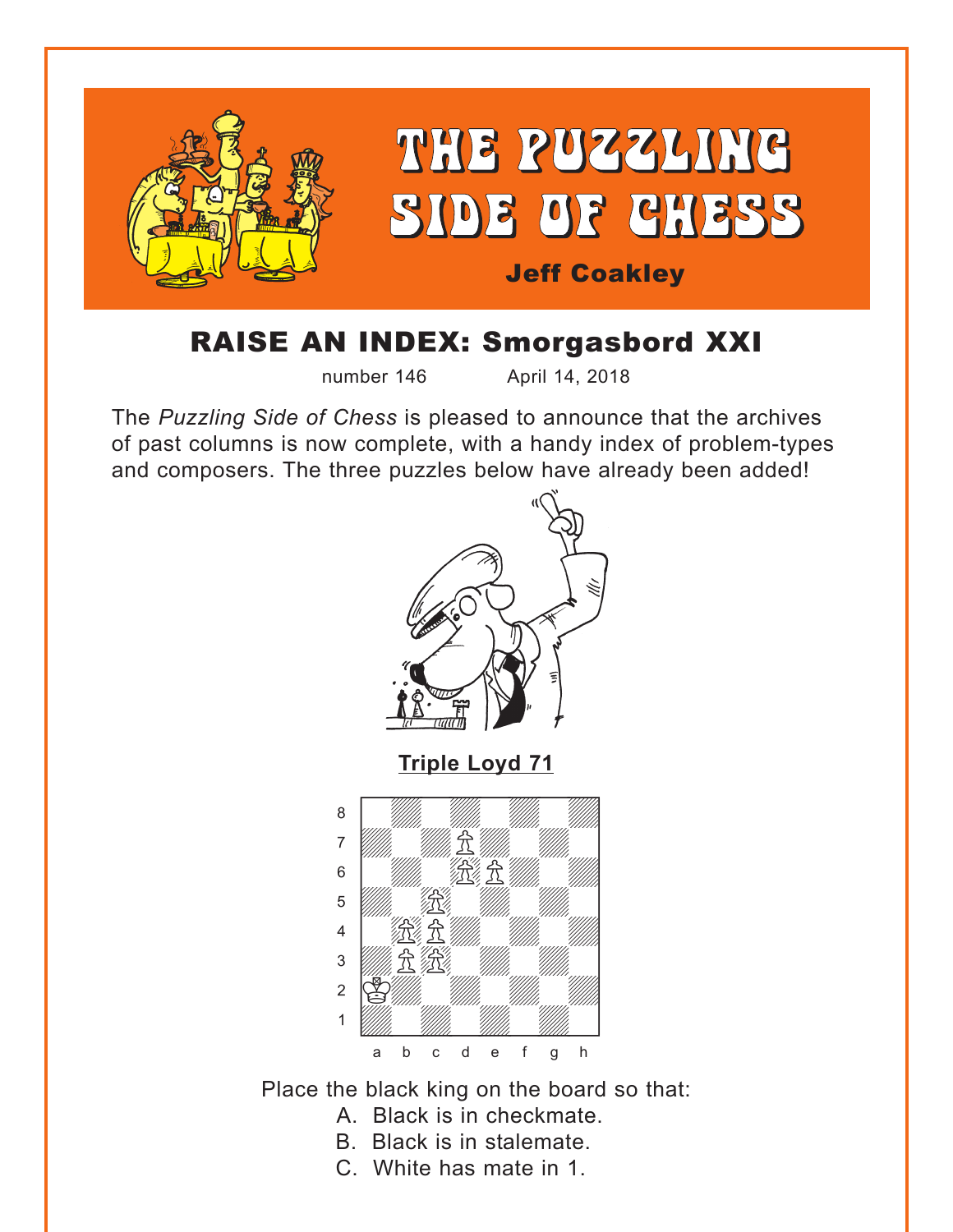## <span id="page-1-0"></span> $(5.0$  moves) **NATIONAL PROPERTY** 8 FLAT TILL TILL  $\overline{7}$  $6\,$ I. 5  $\overline{4}$  $\overline{3}$ رین All March 2007 (1997)<br>The USA, The USA, The USA IS  $\sqrt{2}$ DYYE Ö  $\overline{1}$  $\mathsf{f}$  $\mathsf{g}$  $h$

**Longer Proof Game 47** 

This position was reached after Black's fifth turn. No sooner, no later. What were the moves?

In case you were wondering, the Puzzling Side index can be viewed or downloaded by clicking on "index" at the top of the archives page.

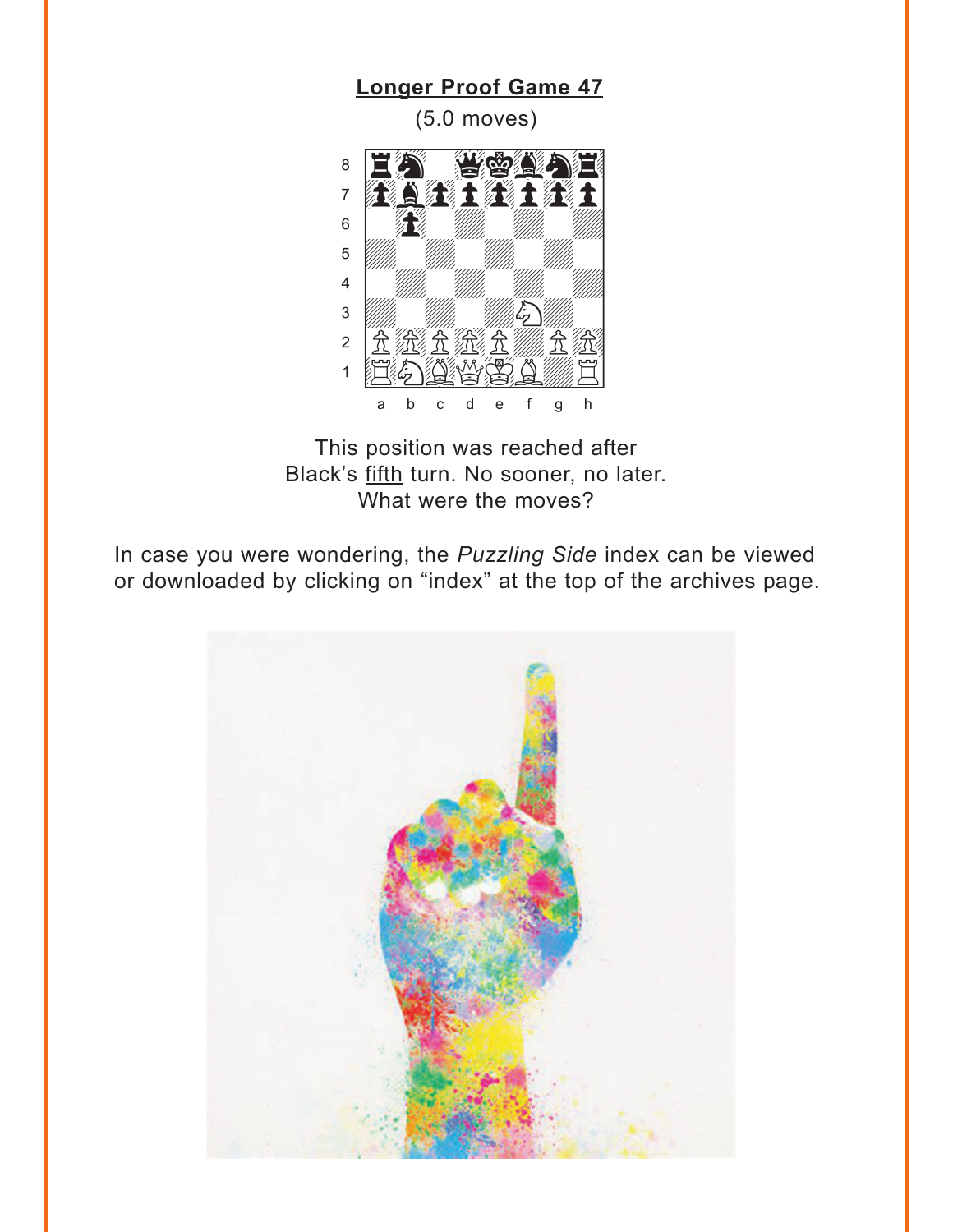<span id="page-2-0"></span>Our final puzzle is a *full board* chess rebus. The new index shows that previous problems of this type can be found in columns 133 (1-9) and 145 (10). You could also locate them by looking up Andrey Frolkin in the list of composers. All at the tip of your finger, so to speak.



**[Rebus 11](#page-5-0)**

Each letter represents a different type of piece. Uppercase is one colour, lowercase is the other. Determine the position. *The letter on g8 is a small L, not a capital i.*



*Art takes many forms.*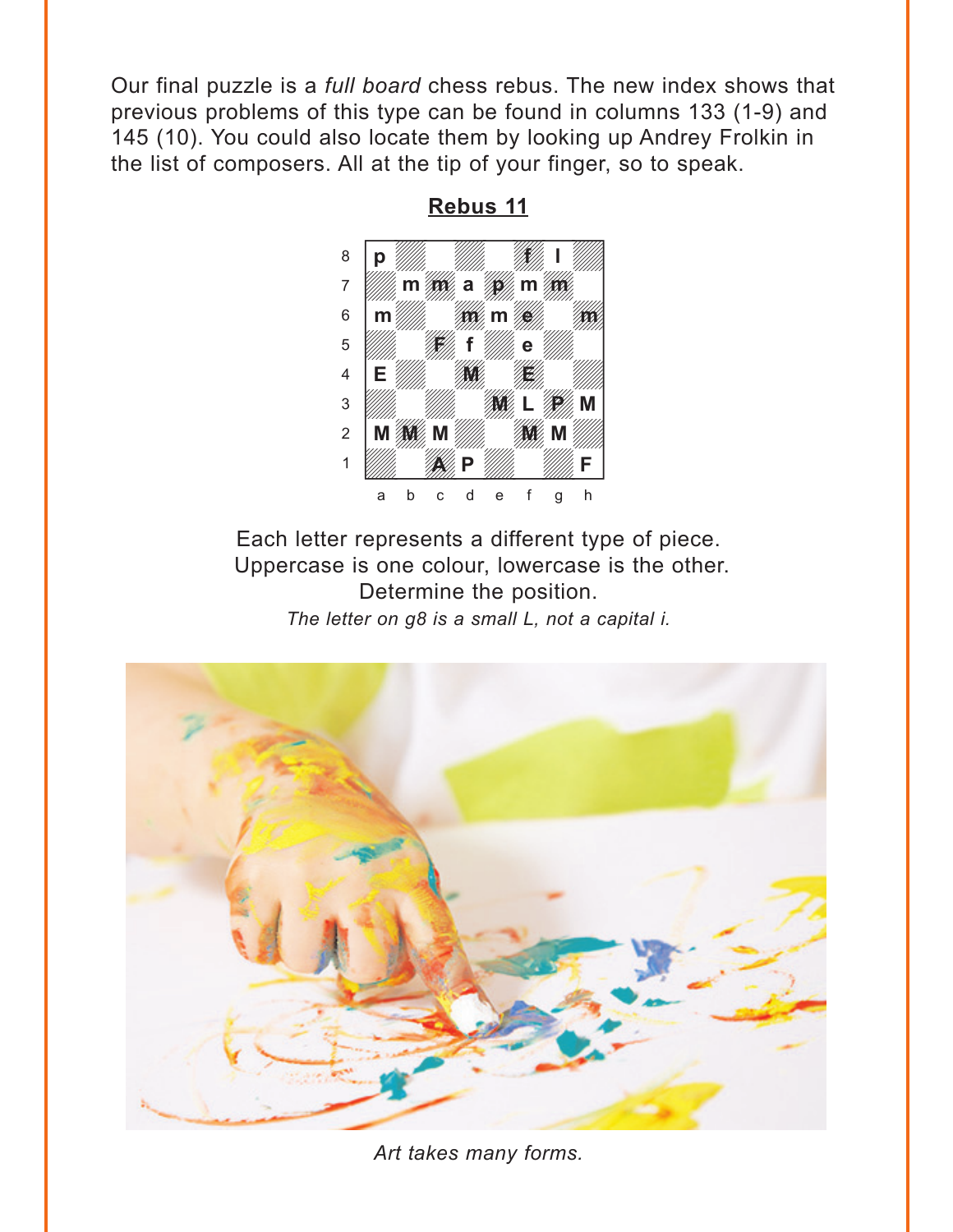## <span id="page-3-0"></span>**SOLUTIONS**

All problems by J. Coakley. Rebus 11 is a joint composition with Andrey Frolkin.

**PDF hyperlinks.** You can advance to the solution of any puzzle by clicking on the underlined title above the diagram. To return to the puzzle, click on the title above the solution diagram.

**Archives.** Past columns and a detailed index of problem-types and composers are available in the Puzzling Side of Chess archives.



**Triple Loyd 71** 

- **B.** Kd8=
- C. Kc6  $(d8=N#)$

Pawns are the soul of chess.

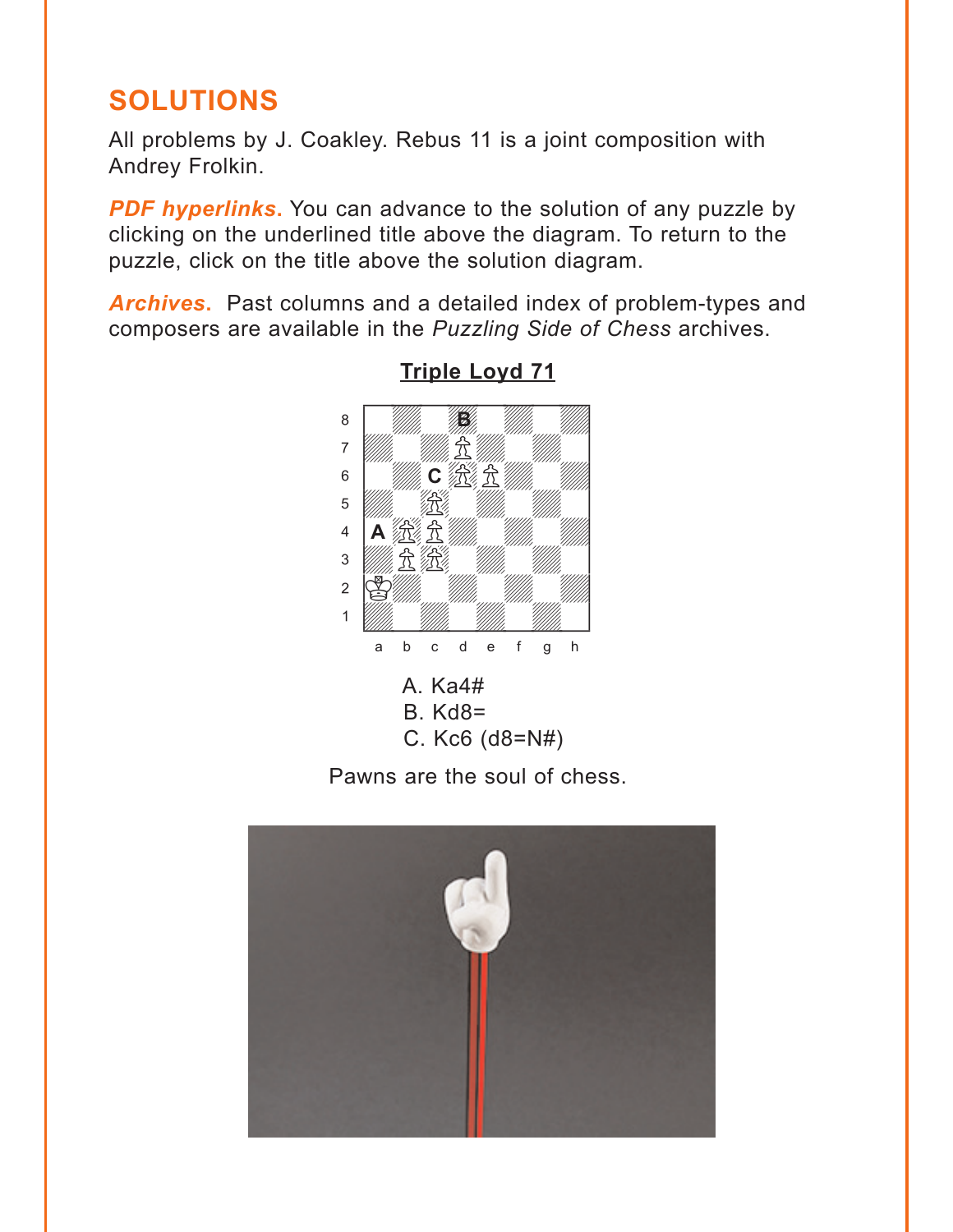## <span id="page-4-0"></span>**Longer Proof Game 47**  $(5.0$  moves) WOOD SE  $\, 8$ EÑ **RARAGARA**  $\overline{7}$ I.  $6\,$ 5  $\overline{4}$  $\mathscr{E}_{\!\!\mathcal{F}}$  $\overline{3}$  $\overline{a}$ Ħ  $\mathbf{1}$ WCD.  $h$ a  $\mathsf{h}$  $\mathbf{C}$ d  $\mathbf{e}$  $f$  $\mathsf{g}$

1.f3 b6 2.f4 Ba6 3.f5 Bb7 4.f6 Nxf6 5.Nf3 Ng8

Tempo moves by both sides with a switchback knight on g8.

The position can be reached in 4.0 moves by eliminating the tempo moves. 1.f4 b6 2.f5 Bb7 3.f6 Nxf6 4.Nf3 Ng8. But that doesn't count in this puzzle!



**Finger Monkey**